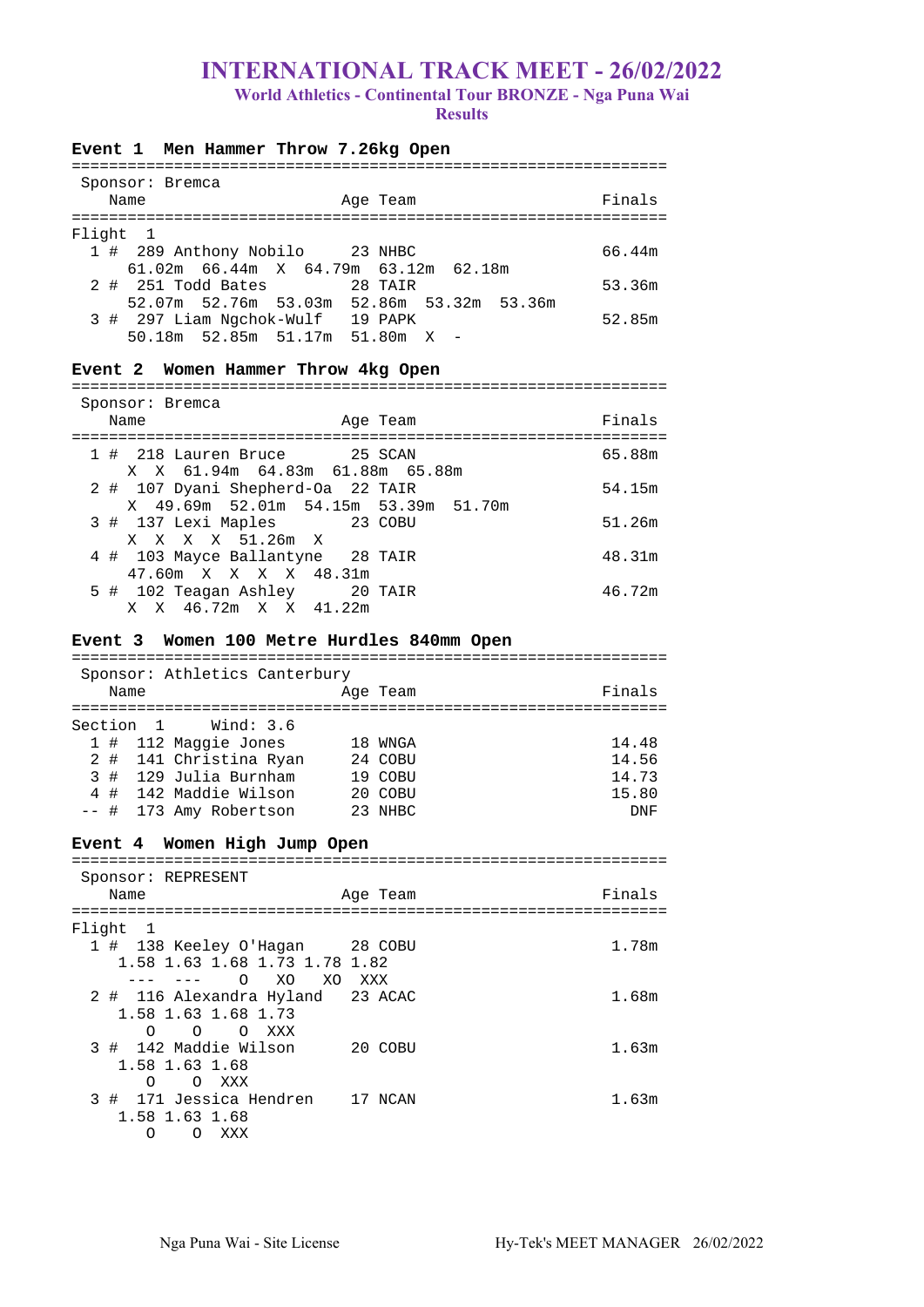**World Athletics - Continental Tour BRONZE - Nga Puna Wai** 

**Results** 

| Men 110 Metre Hurdles 1067mm Open<br><b>Event 5</b>                        |  | Results  |         |  |  |
|----------------------------------------------------------------------------|--|----------|---------|--|--|
| Sponsor: Athletics New Zealand                                             |  |          |         |  |  |
| Name                                                                       |  | Age Team | Finals  |  |  |
| Wind: 3.6<br>Section<br>1                                                  |  |          |         |  |  |
| 258 Joshua Hawkins<br>1#                                                   |  | 28 ACAC  | 14.20   |  |  |
| 2<br>272 Jack Henry<br>#                                                   |  | 28 COBU  | 14.69   |  |  |
| 3#<br>278 James Sandilands                                                 |  | 26 COBU  | 15.09   |  |  |
| 4 # 259 Thomas Moloney                                                     |  | 21 ACAC  | 15.60   |  |  |
| 5 #<br>275 Jared Neighbours 22 COBU                                        |  |          | 16.07   |  |  |
| 6<br>#<br>268 Nick Bolton                                                  |  | 50 COBU  | 16.40   |  |  |
| Men 1 Mile Run Open<br>Event 7                                             |  |          |         |  |  |
| Sponsor: International Track & Field Trust                                 |  |          |         |  |  |
| Name                                                                       |  | Age Team | Finals  |  |  |
| 1#<br>329 Hayden Wilde                                                     |  | 25 WHKE  | 4:09.24 |  |  |
| 2#<br>263 Chanel Muir                                                      |  | 20 CHAV  | 4:09.31 |  |  |
| 3<br>309 Charlie Hazlett<br>#                                              |  | 18 PRHL  | 4:16.04 |  |  |
| 4<br>#<br>261 Cameron Avery                                                |  | 25 CHAV  | 4:17.81 |  |  |
| 5<br>#<br>323 Saxon Morgan                                                 |  | 22 CANU  | 4:18.26 |  |  |
| 6 #<br>322 William Little                                                  |  | 23 CANU  | 4:20.76 |  |  |
| 7<br>#<br>264 Daniel Roswell                                               |  | 21 CHAV  | 4:21.73 |  |  |
| 293 Jahko Tohaia<br>8<br>#                                                 |  | 19 PAKU  | 4:22.17 |  |  |
| 9<br>262 Cameron Clark<br>#                                                |  | 20 CHAV  | 4:22.62 |  |  |
| 321 Christopher Dryde 23 CANU<br>10<br>#                                   |  |          | 4:23.54 |  |  |
| #<br>316 Daniel Prescott<br>11                                             |  | 16 SELW  | 4:28.11 |  |  |
| 304 Ethan Smolej<br>$- -$<br>#                                             |  | 19 PTOC  | DNF     |  |  |
| Men Shot Put 7.26kg Open<br><b>Event 8</b>                                 |  |          |         |  |  |
| Sponsor: Spectrum Print                                                    |  |          |         |  |  |
| Name                                                                       |  | Age Team | Finals  |  |  |
| Flight<br>1                                                                |  |          |         |  |  |
| 317 Tom Walsh<br>1 #                                                       |  | 30 SCAN  | 20.71m  |  |  |
| 20.71m 19.96m 20.48m<br>20.58m<br>X                                        |  | Χ        |         |  |  |
| 283 Nick Palmer<br>2<br>#                                                  |  | 22 HGTA  | 18.09m  |  |  |
| 18.09m X 17.55m 17.72m                                                     |  | X<br>X   |         |  |  |
| 3 # 297 Liam Ngchok-Wulf 19 PAPK                                           |  |          | 14.85m  |  |  |
| 14.63m  14.20m  13.71m  14.85m  X<br>X                                     |  |          |         |  |  |
| 4 # 275 Jared Neighbours 22 COBU                                           |  |          | 13.04m  |  |  |
| 13.04m  12.29m  12.40m  X  13.01m  X                                       |  |          |         |  |  |
| 5 # 274 Couper Killick 17 COBU                                             |  |          | 12.95m  |  |  |
| 12.43m X X 11.91m 12.95m 12.50m                                            |  |          |         |  |  |
| 6 # 303 Joden Pratten 40 PTOC<br>11.85m 11.61m 11.70m 11.89m 11.77m 12.04m |  |          | 12.04m  |  |  |
|                                                                            |  |          |         |  |  |
| Event 9 Women Shot Put 4.00kg Open                                         |  |          |         |  |  |
| Sponsor: Spectrum Print                                                    |  |          |         |  |  |
| Name                                                                       |  | Age Team | Finals  |  |  |
|                                                                            |  |          |         |  |  |
| $1 + 219$ Tenenica Heyes $10$ CCAN                                         |  |          | 15.62m  |  |  |

|  | 1 # 219 Tapenisa Havea 19 SCAN                 |         | 15.63m |
|--|------------------------------------------------|---------|--------|
|  | $14.05m$ $13.65m$ $15.63m$ $13.94m$ - -        |         |        |
|  | 2 # 200 Natalia Rankin-Ch 18 PAPT              |         | 14.10m |
|  | $12.88m$ $13.95m$ $14.10m$ X - -               |         |        |
|  | 3 # 218 Lauren Bruce 25 SCAN                   |         | 13.73m |
|  | 11.07m  12.66m  13.58m  13.31m  13.30m  13.73m |         |        |
|  | 4 # 137 Lexi Maples                            | 23 COBU | 12.43m |
|  | 12.14m  12.43m  12.36m  X  11.88m  11.85m      |         |        |
|  | 5 # 199 Suzannah Kennelly 16 PAPT              |         | 11.86m |
|  |                                                |         |        |

Nga Puna Wai - Site License Hy-Tek's MEET MANAGER 26/02/2022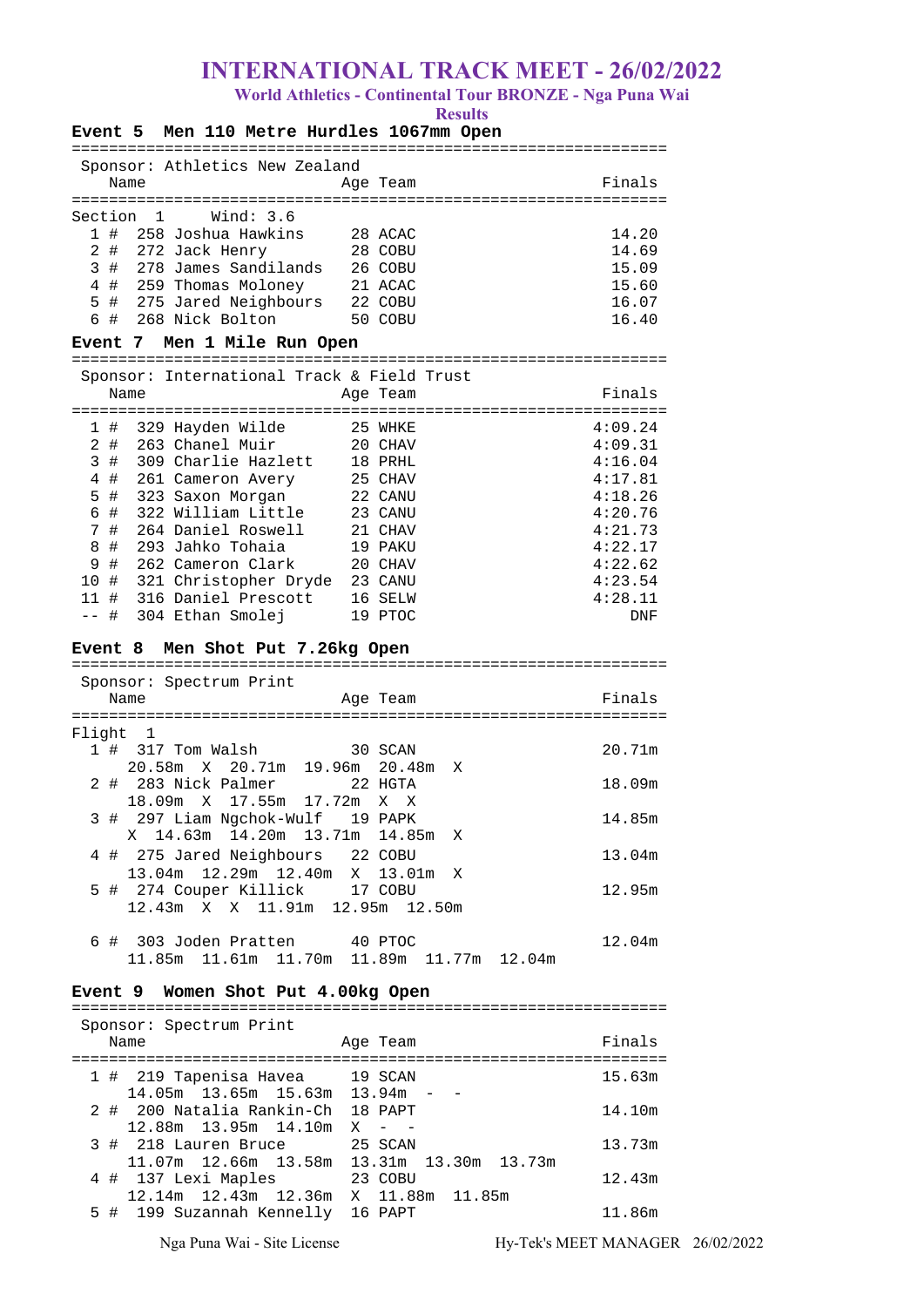**World Athletics - Continental Tour BRONZE - Nga Puna Wai** 

**Results** 

| 10.94m 10.93m 11.51m 11.86m 11.36m 11.51m    |        |
|----------------------------------------------|--------|
| 6 # 141 Christina Ryan 24 COBU               | 11.11m |
| 10.36m 11.11m X X X X                        |        |
| 7 # 106 Holly Robinson (F 28 TAIR            | 10.45m |
| $9.65m$ $9.97m$ $10.23m$ $10.45m$ $10.17m$ X |        |

## **Event 10 Women Shot Put 3.00kg Ambulatory Open**

| Name | Age Team                          | Finals |
|------|-----------------------------------|--------|
|      | 1 # 132 Caitlin Dore (F37 26 COBU | 8 83m  |
|      | 8.82m 8.46m 8.58m 8.36m 8.83m X   |        |

#### **Event 11 Women 1 Mile Run Open**

================================================================ Sponsor: Pub Charity

|              | $100111001 + 100001101110$ |     |                       |  |          |         |  |
|--------------|----------------------------|-----|-----------------------|--|----------|---------|--|
|              | Name                       |     |                       |  | Age Team | Finals  |  |
|              |                            |     |                       |  |          |         |  |
| Section      |                            | - 1 |                       |  |          |         |  |
| $\mathbf{1}$ | #                          |     | 117 Penelope Salmon   |  | 19 ACAC  | 4:48.93 |  |
|              | 2#                         |     | 220 Tillie Hollyer    |  | 20 SCAN  | 4:50.73 |  |
| 3            | #                          |     | 207 Eva Pringle       |  | 21 PRHL  | 4:58.54 |  |
| 4            | #                          |     | 114 Bella Browne      |  | 19 ACAC  | 5:02.58 |  |
| 5            | #                          |     | 202 Chloe Browne      |  | 19 PRHL  | 5:04.81 |  |
| 6            | #                          |     | 170 Andrea Hewitt     |  | 40 NBOL  | 5:10.20 |  |
|              | 7#                         |     | 179 Susannah Lynch    |  | 26 OLYW  | 5:11.81 |  |
| 8            | #                          |     | 206 Elspeth McGuinnes |  | 16 PRHL  | 5:13.77 |  |
| 9            | #                          |     | 187 Georgia-Rose Daws |  | 19 PTOC  | 5:14.88 |  |
| 10           | #                          |     | 189 Sequoya Prentice  |  | 19 PTOC  | 5:15.16 |  |
| 11           | #                          |     | 188 Neve Moulai       |  | 19 PTOC  | 5:21.94 |  |
|              | #                          |     | 222 Niamh Motley      |  | 17 SCAN  | DNF     |  |

### **Event 12 Men Discus Throw 2.00kg Open**

================================================================ Sponsor: 1 Group Web Design Name **Age Team** Age Team Finals ================================================================ Flight 1 1 # 252 Kieran Fowler 33 TAIR 50.76m X X 43.17m X X 50.76m 2 # 253 Jade Zaia 23 TAIR 50.66m 37.73m 46.23m 43.95m X 42.04m 50.66m 3 # 275 Jared Neighbours 22 COBU 46.18m X 37.97m 40.37m 40.97m 41.22m 46.18m 4 # 266 Max Attwell 26 COBU 34.93m 29.63m 34.22m X X X 34.93m -- # 303 Joden Pratten 40 PTOC NM X X X

### **Event 13 Women Discus Throw 1.00kg Open**  ================================================================

| Sponsor: 1 Group Web Design<br>Name<br>Age Team                                | Finals |
|--------------------------------------------------------------------------------|--------|
| 1 # 101 Tatiana Kaumoana 22 TARO                                               | 56.51m |
| 46.52m 55.79m 53.22m 54.41m 55.52m 56.51m<br>2 # 219 Tapenisa Havea 19 SCAN    | 50.63m |
| 20.09m 50.63m X X 39.34m 50.48m<br>3 # 199 Suzannah Kennelly 16 PAPT           | 47.45m |
| 34.18m 46.78m 39.72m 46.49m 44.96m 47.45m<br>20 TAIR<br>4 # 105 Zharna Beattie | 44.62m |
| X X 44.62m 43.76m 39.46m X<br>5 # 218 Lauren Bruce 25 SCAN<br>X 44.23m X       | 44.23m |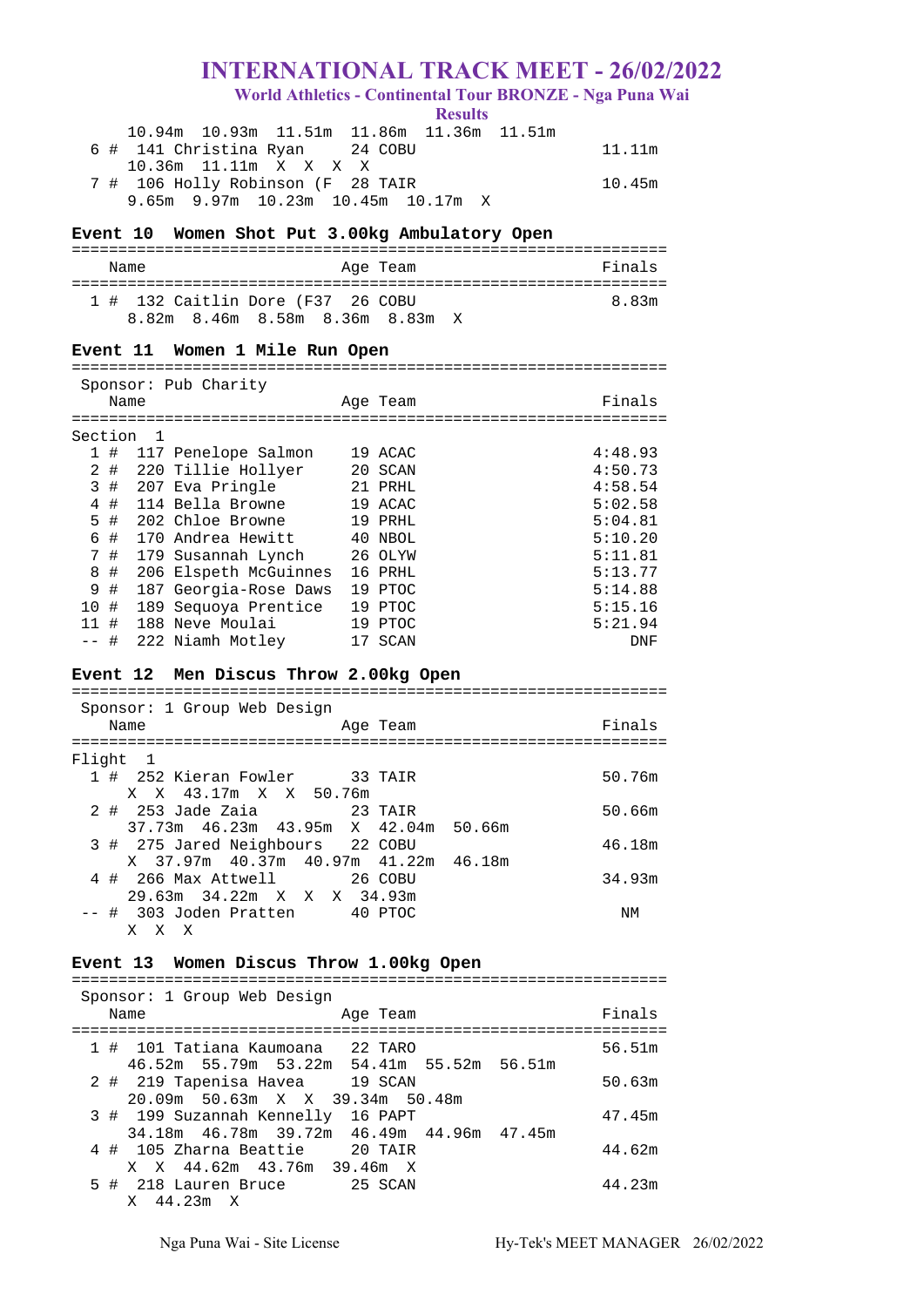**World Athletics - Continental Tour BRONZE - Nga Puna Wai** 

**Results** 

| 6 # 104 Shyah Beattie             | 17 TAIR | 39.15m |
|-----------------------------------|---------|--------|
| X 39.15m X                        |         |        |
| 7 # 221 Abbey Moody               | 18 SCAN | 37.66m |
| 24.28m X 37.66m                   |         |        |
| 8 # 200 Natalia Rankin-Ch 18 PAPT |         | 30.73m |
| $30.73m$ 30.66m X                 |         |        |

## **Event 14 Women 200 Metre Sprint Open**

================================================================

| Name    |           | Sponsor: Christchurch City Council | Age Team   | Finals |
|---------|-----------|------------------------------------|------------|--------|
|         | Section 1 | Wind: 3.8                          |            |        |
| 1#      |           | 161 Georgia Hulls                  | 23 HGTA    | 23.01  |
| $2 \pm$ |           | 133 Rosie Elliott                  | 25 COBU    | 23.03  |
| 3#      |           | 139 Anna Percy                     | 25 COBU    | 23.82  |
| 4#      |           | 128 Jordyn Blake                   | 22 COBU    | 24.74  |
| 5 #     |           | 224 Jessica Vogel                  | 18 SCAN    | 25.33  |
| 6#      |           | 129 Julia Burnham                  | 19 COBU    | 25.40  |
| 7#      |           | 142 Maddie Wilson                  | $20$ COBII | 26.19  |
|         |           |                                    |            |        |

## **Event 15 Men Triple Jump Open**

===================================================================== Sponsor: Oceania Athletics

| Name                                                                                                        | Age Team        |              | Finals Wind    |     |
|-------------------------------------------------------------------------------------------------------------|-----------------|--------------|----------------|-----|
| 1 # 260 Scott Thomson 30 ACAC                                                                               |                 |              | $14.62m$ $4.1$ |     |
| $14.62m(4.1)$ $14.37m(4.7)$ $14.46m(5.3)$ -                                                                 |                 |              |                |     |
| 2 # 256 Charles Devlin 20 ACAC                                                                              |                 |              | 14.05m 4.6     |     |
| $13.33m(4.0)$ $13.85m(4.1)$ $14.05m(4.6)$ $13.33m(3.3)$ X                                                   |                 |              |                |     |
| $3$ # 271 Ethan Gow                                                                                         | and the 18 COBU |              | $13.88m$ $4.4$ |     |
| $13.62$ m $(3.5)$ $13.87$ m $(3.1)$ $13.88$ m $(4.4)$ $13.21$ m $(4.2)$ $13.68$ m $(3.1)$ $13.59$ m $(2.0)$ |                 |              |                |     |
| 4 # 307 Levi Ferquson 18 PHOX                                                                               |                 |              | 13.52m         | 4.1 |
| $13.52m(4.1)$ $13.30m(3.0)$ $12.93m(3.7)$ $13.01m(3.4)$ $12.92m(1.9)$ $12.95m(3.5)$                         |                 |              |                |     |
| 5 # 255 Jamie Kearns 18 MANA                                                                                |                 |              | $12.20m$ 2.3   |     |
| $12.01m(4.3)$ $12.20m(2.3)$ X X                                                                             |                 | $\mathbf{X}$ |                |     |
| 6 # 270 Hamish Gillett 16 COBU                                                                              |                 |              | $11.69m$ 2.8   |     |
| $11.56m(4.0)$ $11.53m(2.8)$ $11.57m(2.3)$ $11.50m(2.9)$ $11.66m(2.4)$ $11.69m(2.8)$                         |                 |              |                |     |

#### **Event 16 Women Triple Jump Open**

===================================================================== Sponsor: Oceania Athletics Name Age Team Finals Wind ===================================================================== 1 # 169 Anna Thomson 27 MANA 12.79m 3.6  $12.74m(4.6)$  12.79m(3.6) 12.61m(2.5) 12.71m(4.3) 12.64m(3.7) 12.65m(4.0)<br>  $+$  172 Diana Ismaqilova 32 NHBC 11.61m 3.6 2 # 172 Diana Ismagilova 32 NHBC X 11.58m(3.6) 11.50m(2.8) X 11.24m(5.0) 11.61m(3.6)

 3 # 131 Helena Dinnissen 38 COBU 11.48m 3.7 X 10.79m(5.2) 10.97m(6.4) 11.07m(3.9) 11.48m(3.7) 11.45m(3.9) 4 # 134 Piper Everson 17 COBU 11.01m 1.6 10.62m(2.8) 10.77m(3.6) 10.80m(4.1) 10.83m(4.7) 11.01m(1.6) 10.71m(1.8)

## **Event 17 Men High Jump Open**

Nga Puna Wai - Site License Hy-Tek's MEET MANAGER 26/02/2022 ================================================================ Sponsor: Bishopdale Law Name **Age Team Age Team Rame** Finals ================================================================ 1 # 273 Hamish Kerr 26 COBU 2.10m r 1.83 1.89 1.94 1.99 2.04 2.10 --- --- --- --- O O 2 # 282 Marcus Wolton 27 COBU 2010 2.04m r 1.83 1.89 1.94 1.99 2.04 --- O O XO XXO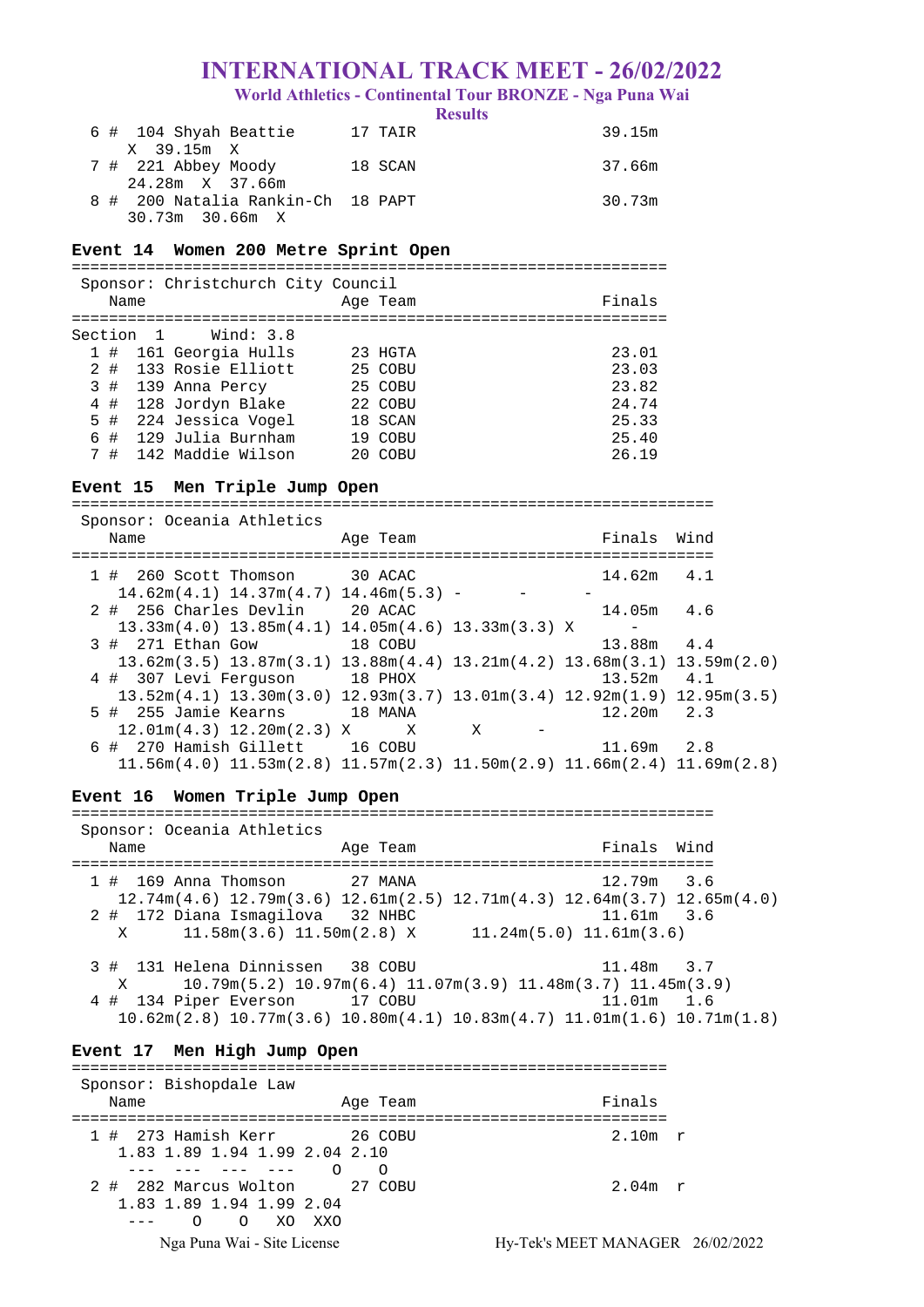**World Athletics - Continental Tour BRONZE - Nga Puna Wai** 

**Results** 

| 3# | 279 Adam Stack<br>1.83 1.89 1.94 1.99 2.04      | 19 COBU | 1.99m  |    |
|----|-------------------------------------------------|---------|--------|----|
|    | XO.<br>O<br>$\circ$<br>XXX<br>$\Omega$          |         |        |    |
|    | 4 # 299 Ethan Bone                              | 17 PTOC | 1.94m  |    |
|    | 1.83 1.89 1.94 1.99<br>XO XXO<br>XO.<br>XXX     |         |        |    |
|    | 5 # 287 Mate Poduje                             | 24 HCYU | 1.89m  |    |
|    | 1.83 1.89 1.94<br>XO<br>O XXX                   |         |        |    |
|    | 5 # 302 Levi Murdoch                            | 17 PTOC | 1.89m  |    |
|    | 1.83 1.89 1.94                                  |         |        |    |
|    | XO.<br>O XXX<br>7 # 259 Thomas Moloney 21 ACAC  |         | J1.89m |    |
|    | 1.83 1.89 1.94                                  |         |        |    |
|    | XO<br>XO XXX                                    |         |        |    |
|    | -- # 291 Jayden Williamson 19 NHBC<br>1.83 1.89 |         | NH     | ΝM |
|    | xxx<br>$---$                                    |         |        |    |

# **Event 19 Men 200 Metre Sprint Open**

|                                          |      | Sponsor: NZCT |                               |  |          |            |
|------------------------------------------|------|---------------|-------------------------------|--|----------|------------|
|                                          | Name |               |                               |  | Age Team | Finals     |
|                                          |      |               | :===================          |  |          |            |
| Wind: $4.9$<br>Section<br>$\overline{1}$ |      |               |                               |  |          |            |
| 1                                        | #    |               | 281 Tiaan Whelpton            |  | 22 COBU  | 20.70      |
| 2                                        | #    |               | 276 Asher Pettengell- 17 COBU |  |          | 22.08      |
| 3                                        | #    |               | 315 John Mottus               |  | 18 SELW  | 22.39      |
| 4                                        | #    |               | 277 Joshua Price              |  | 18 COBU  | 22.42      |
| 5                                        | #    | 280           | Jordan Veitch                 |  | 16 COBU  | 22.44      |
| Event 20                                 |      |               | Women 800 Metre Run Open      |  |          |            |
|                                          |      |               |                               |  |          |            |
|                                          |      |               | Sponsor: Abbott Insurance     |  |          |            |
|                                          | Name |               |                               |  | Age Team | Finals     |
|                                          |      |               |                               |  |          |            |
| 1                                        | #    |               | 228 Katherine Camp            |  | 30 CANU  | 2:08.94    |
| 2                                        | #    |               | 232 Rosa Twyford              |  | 20 CANU  | 2:10.32    |
| 3                                        | #    |               | 182 Kara Macdermid            |  | 25 PNTH  | 2:10.43    |
| 4                                        | #    |               | 203 Kiera Hall                |  | 17 PRHL  | 2:10.59    |
| 5                                        | #    |               | 212 Samantha Fookes           |  | 17 OTWN  | 2:11.73    |
| 6                                        | #    |               | 229 Rosaria Gibson            |  | 17 CANU  | 2:12.43    |
| 7                                        | #    | 160           | Emma Ferquson                 |  | 18 FLDA  | 2:12.58    |
| 8                                        | #    |               | 115 Macey Hilton              |  | 19 ACAC  | 2:13.43    |
| 9                                        | #    |               | 178 Emma Douglass             |  | 20 OLYW  | 2:14.19    |
| 10                                       | #    |               | 204 Chloe Hughes              |  | 19 PRHL  | 2:15.49    |
|                                          | #    |               | 231 Laura Smith               |  | 26 CANU  | <b>DNF</b> |
|                                          |      |               |                               |  |          |            |

# **Event 21 Men 800 Metre Run Open**

| Sponsor: Mainland Foundation |      |  |                     |  |          |         |
|------------------------------|------|--|---------------------|--|----------|---------|
|                              | Name |  |                     |  | Age Team | Finals  |
|                              |      |  |                     |  |          |         |
|                              | #    |  | 328 James Preston   |  | 25 WSCO  | 1:47.31 |
| 2                            | #    |  | 254 Samuel Tanner   |  | 22 TRGA  | 1:48.35 |
| 3                            | #    |  | 257 Dominic Devlin  |  | 24 ACAC  | 1:50.33 |
| 4                            | #    |  | 296 James Harding   |  | 19 PAPK  | 1:50.93 |
| 5.                           | #    |  | 285 Russell Green   |  | 21 HCYU  | 1:52.70 |
| 6                            | #    |  | 301 Logan Cowie     |  | 20 PTOC  | 1:53.21 |
| 7                            | #    |  | 320 Sam Averill     |  | 23 CANU  | 1:53.49 |
| 8                            | #    |  | 295 Benjamin Wall   |  | 21 PNTH  | 1:53.58 |
| 9                            | #    |  | 327 Max Karamanolis |  | 22 WHAC  | 1:55.76 |
| 10                           | #    |  | 319 James Ford      |  | TAKP     | 1:56.31 |
| 11                           | #    |  | 269 Dylan Forde     |  | 23 COBU  | 2:01.13 |
|                              | #    |  | 330 John Gerber     |  | 21 HCYU  | DNF     |